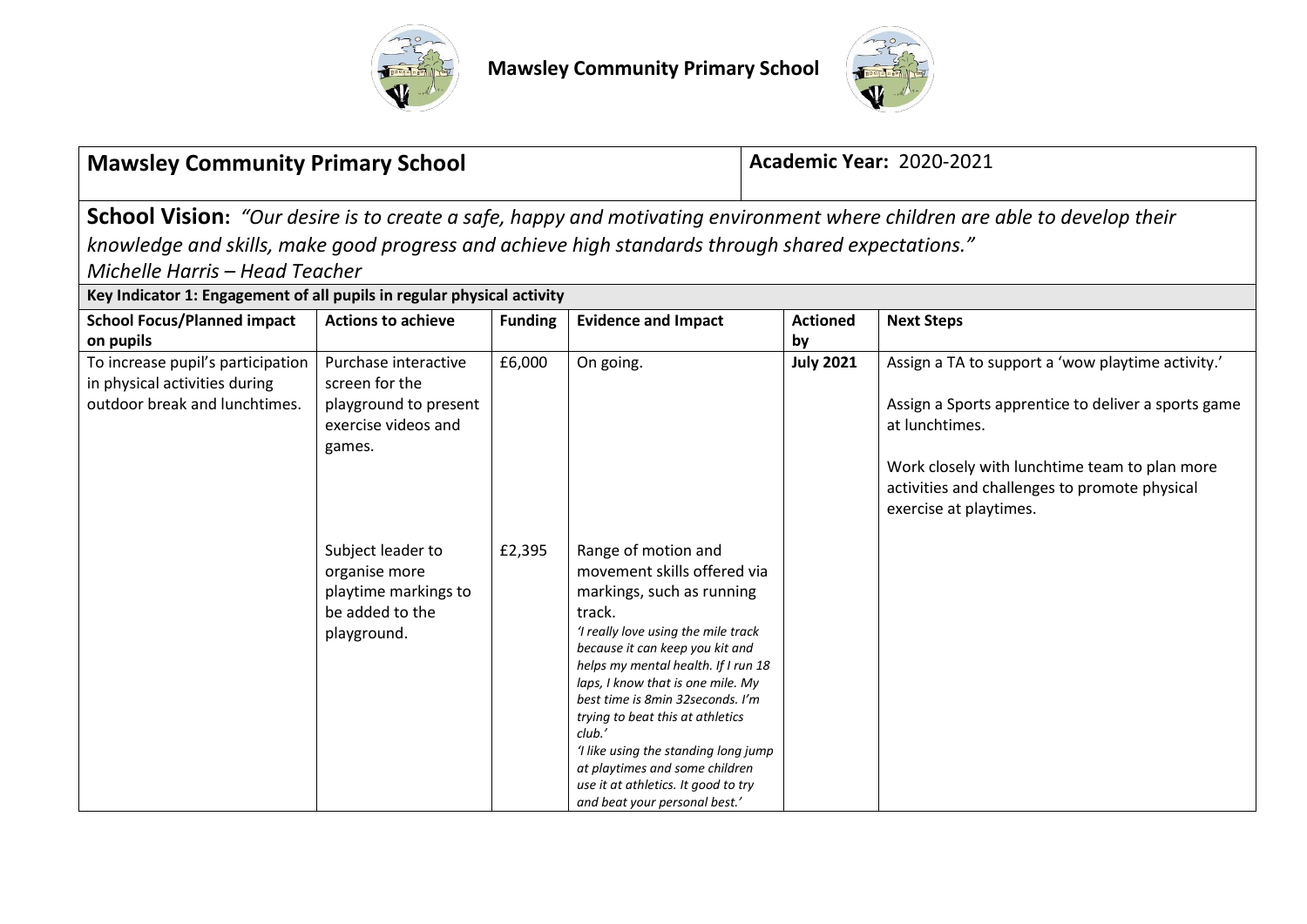



| To increase pupil's participation<br>in physical activities during<br>indoor wet break and<br>lunchtimes                                                                                                              | Classes adopted<br>programs such as Go<br>Noodle during wet<br>breaks and playtimes<br>indoor games such a<br>table football and<br>speed stacking.                                                                                                                  | £768   | We have seen more<br>children involved in activity,<br>less conflict during<br>breaktimes. Opportunity to<br>include all children within<br>break and lunch times.<br>Children have been seen<br>taking part in speed<br>stacking, boccia, table<br>tennis, chair yoga during<br>wet breaks. | <b>October</b><br>2020 | Explore a designated area for the children to go<br>where they can be more physical activity during<br>playtimes.                                                                                                                                                                                                 |
|-----------------------------------------------------------------------------------------------------------------------------------------------------------------------------------------------------------------------|----------------------------------------------------------------------------------------------------------------------------------------------------------------------------------------------------------------------------------------------------------------------|--------|----------------------------------------------------------------------------------------------------------------------------------------------------------------------------------------------------------------------------------------------------------------------------------------------|------------------------|-------------------------------------------------------------------------------------------------------------------------------------------------------------------------------------------------------------------------------------------------------------------------------------------------------------------|
| To monitor, audit and order<br>P.E. equipment in relation to<br>core assessment tasks to<br>ensure high quality provision of<br>P.E. Additional equipment to be<br>purchased in relation to Covid-<br>19 for bubbles. | Complete an audit of<br>needs Obtain quotes<br>for new equipment -<br>Hoops/cones/goals<br>Audit after curriculum<br>has been revised to<br>suit our current class<br>structure.<br>Specialist equipment<br>perchased to help<br>support the delivery<br>of Real PE. | £4,366 | Improved quality of<br>teaching. Raised<br>achievement Progression in<br>P.E.<br>Reduce risk of covid-19 -<br>minimal bubbles had to<br>isolate.                                                                                                                                             | <b>July 2021</b>       | Continue to monitor PE equipment and send out<br>survey to staff to ensure they all the resources they<br>need to deliver high quality lessons.                                                                                                                                                                   |
| Service of equipment already in<br>school                                                                                                                                                                             |                                                                                                                                                                                                                                                                      | £850   |                                                                                                                                                                                                                                                                                              |                        |                                                                                                                                                                                                                                                                                                                   |
| Provide a wide range of<br>sporting activities in before and<br>after school clubs as well as<br>playtimes and lunchtimes                                                                                             | Purchase school<br>scooters to be used<br>during playtimes and<br>as part of an extra<br>curriculur club.<br>Arrange a scooter<br>tasting day to                                                                                                                     | £3,600 | Equipment purchased but<br>delayed due to Covid-19<br>Evidence will be seen in<br>September 2021.                                                                                                                                                                                            | October<br>2021        | Arrange a Skateboard and Scooter day for early<br>September to give all the children a chance to<br>participate in Skateboarding and Scootering. Then<br>to make it more sustainable, offer a skateboarding<br>and scooter extra-curricular club.<br>Arrange a Scooter activity as a lunchtime 'wow<br>activity'. |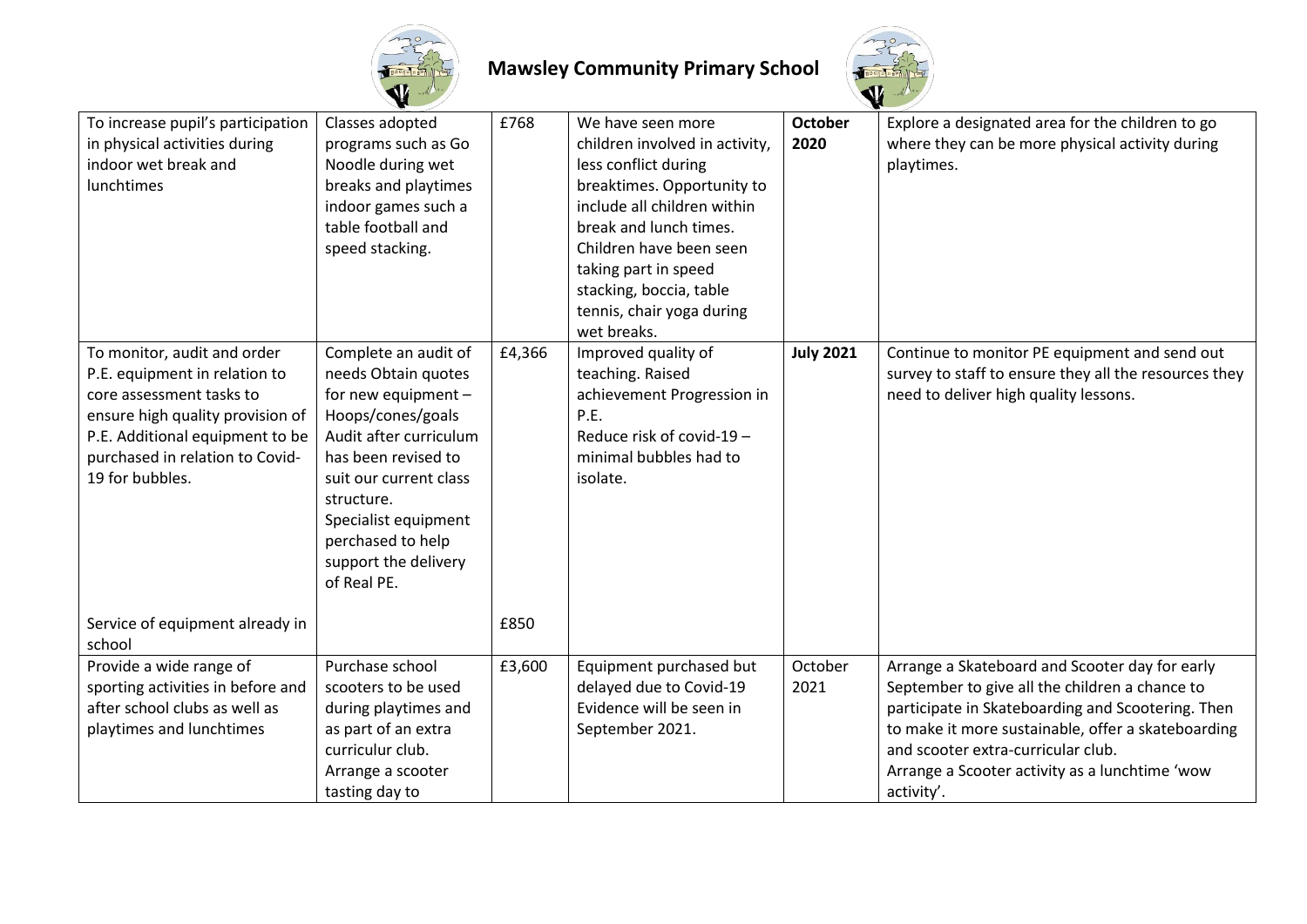



|                                                                                       | encourage children to<br>sign up to the extra<br>curriculuar club.<br>Reach out to local<br>community to<br>encourage children to<br>take up scooting as<br>part of a club out of<br>school or to use a<br>scooter as a hobby. |        |                                                                                                                                                            |                                                                                                                                                                                                                                                                                                                                                                                                                                                                                           |
|---------------------------------------------------------------------------------------|--------------------------------------------------------------------------------------------------------------------------------------------------------------------------------------------------------------------------------|--------|------------------------------------------------------------------------------------------------------------------------------------------------------------|-------------------------------------------------------------------------------------------------------------------------------------------------------------------------------------------------------------------------------------------------------------------------------------------------------------------------------------------------------------------------------------------------------------------------------------------------------------------------------------------|
|                                                                                       | Send staff member on<br>Boxercise training and<br>purchase boxercise<br>equipment for an<br>extra curricular club.                                                                                                             | £687   |                                                                                                                                                            | Arrange a staff demonstration in assembly and<br>offer an extra-curricular boxercise club.                                                                                                                                                                                                                                                                                                                                                                                                |
|                                                                                       | Purchase playtime<br>equipment to be used<br>at playtimes and<br>lunchtime. Purchase<br>enough equipment for<br>class bubbles due to<br>covid-19                                                                               | £2,204 | Children have class bubble<br>playtime boxes. Children<br>can be seen to be playing<br>with a wide variety of<br>equipment at playtimes and<br>lunchtimes. | Work with Lunchtime team, Playtime TA and<br>apprentice about activities and equipment on offer<br>to the children at playtimes and lunchtimes.<br>PE subject leader to carry out playtime and<br>lunchtime observations.<br>Subject leader to work with class teachers and<br>lunchtime teams on identifying key children, who<br>are reluctant to be active during playtimes and<br>lunchtimes, set up a target group for these children<br>to monitor their activity levels in school. |
| To ensure disadvantage<br>families are supported with PE<br>uniform to aid inclusion. | Class teachers to<br>identify any<br>children/families who<br>need further support                                                                                                                                             | £125   | All identified children were<br>given school PE uniform to<br>wear for PE.<br>'I really like my new PE. I<br>feel really sporty.'                          | Subject leader to work with DHT, PP Governor,<br>home support worker and Class teachers to identify<br>any children, who require additional support.                                                                                                                                                                                                                                                                                                                                      |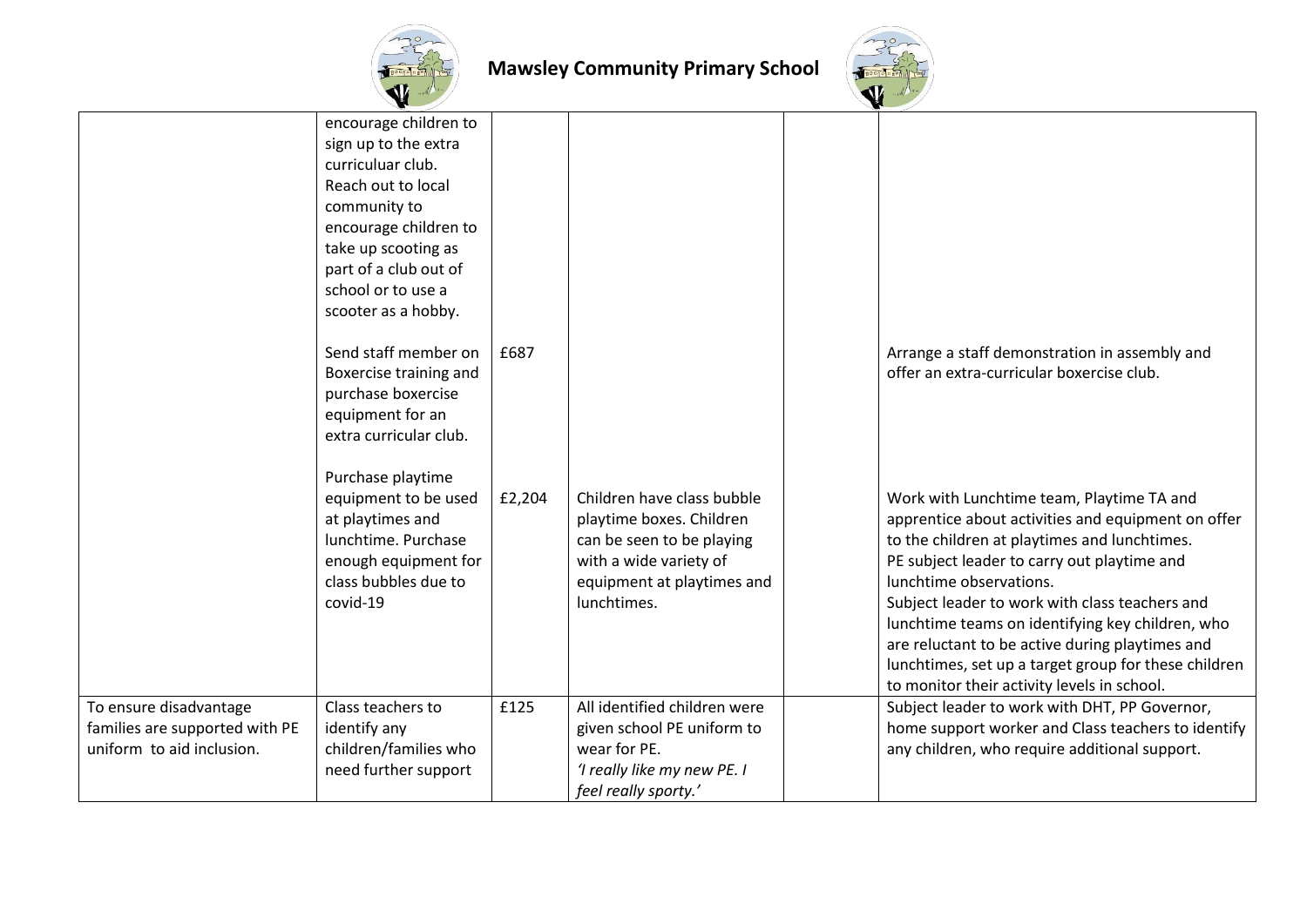



|                                                                                                                                                   | to help with PE<br>uniform.                                                         |                | 'I like wearing the same as<br>my friends. We look like a<br>team.'                                                                                                                                                                                                           |                  |                                                                                                                                                  |
|---------------------------------------------------------------------------------------------------------------------------------------------------|-------------------------------------------------------------------------------------|----------------|-------------------------------------------------------------------------------------------------------------------------------------------------------------------------------------------------------------------------------------------------------------------------------|------------------|--------------------------------------------------------------------------------------------------------------------------------------------------|
| To offer EYFS children<br>opportunities to develop their<br>gross motor and coordination<br>skills at playtimes and<br>throughout the school day. | Purchase EYFS bike to<br>help develop gross<br>motor skills in EFYS.                | £1,500         | EYFS team reported that the<br>bikes are used daily and<br>encourage the children to<br>use different skills for<br>different bikes.<br>'Great because it's big and<br>there's lots of room for<br>everyone. We can make it<br>go really fast'<br>'The low down bike is funny |                  | Discuss with EYFS any times when the bikes are not<br>in use and arrange a timetable for Year 1/2 children<br>to use to at playtimes/lunchtimes. |
|                                                                                                                                                   |                                                                                     |                | because you have to pedal it                                                                                                                                                                                                                                                  |                  |                                                                                                                                                  |
| Key Indicator 2: The profile of PE and Sport being raised across the school as a tool for whole school improvement                                |                                                                                     |                | just with your legs'                                                                                                                                                                                                                                                          |                  |                                                                                                                                                  |
| <b>School Focus/Planned impact</b>                                                                                                                | <b>Actions to achieve</b>                                                           | <b>Funding</b> | <b>Evidence and Impact</b>                                                                                                                                                                                                                                                    | <b>Actioned</b>  | <b>Next Steps</b>                                                                                                                                |
| on pupils                                                                                                                                         |                                                                                     |                |                                                                                                                                                                                                                                                                               | by               |                                                                                                                                                  |
| TA/coordinator intervention -<br>to run gross motor skills<br>intervention and Self-esteem<br>intervention with children who                      | Time for PE lead and<br>SENCO to assess and<br>develop plan to aid<br>intervention. | £300           | We saw improved pupil<br>strength and stamina<br>(agility, balance and co-<br>ordination) Improved                                                                                                                                                                            | <b>July 2021</b> | Review wellbeing date with PSHE lead and SENCO<br>and consider carrying on intervention for any other<br>children, who require urgent support.   |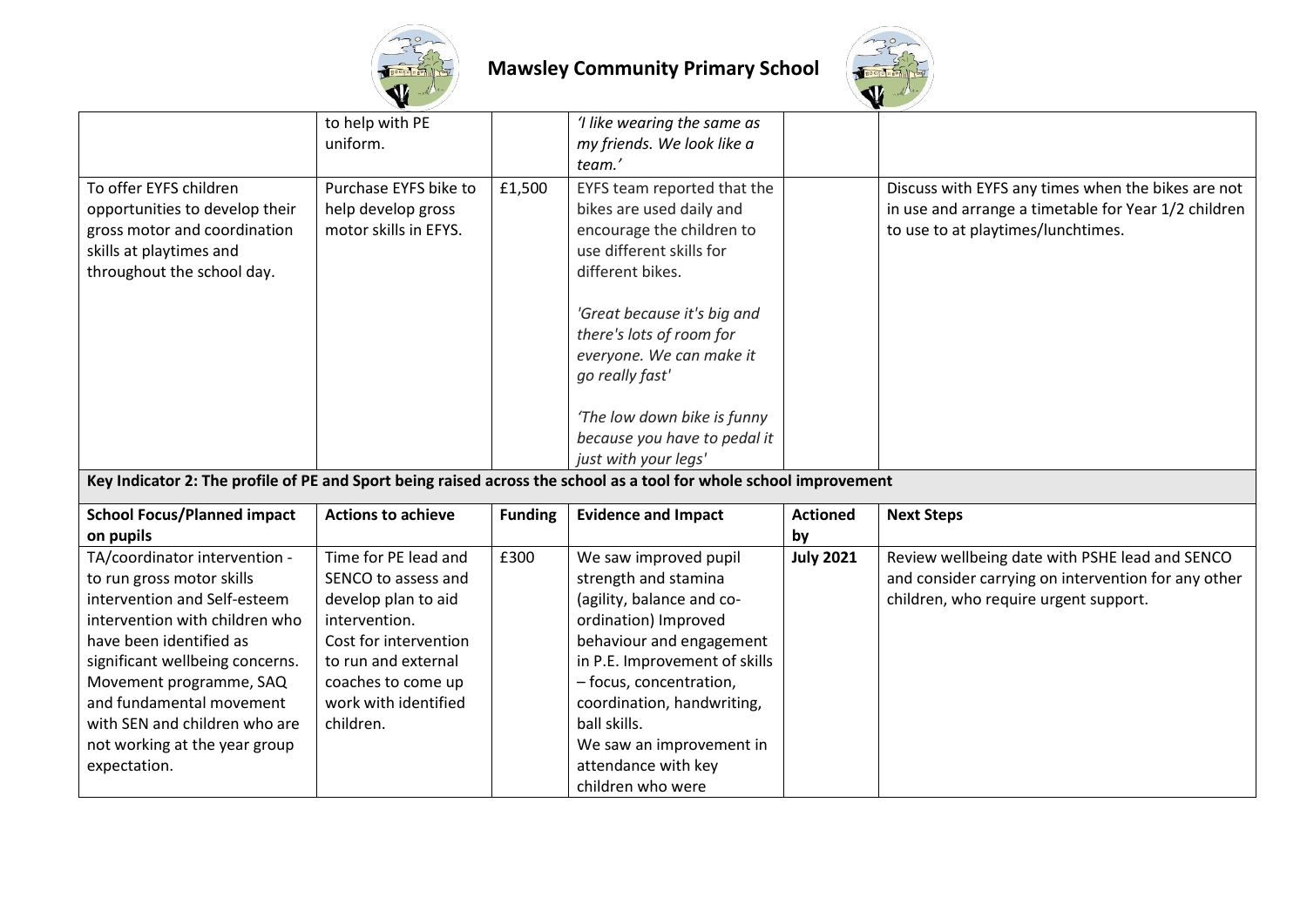



|                                                                                                                               |                                                                                                                                                                          |      | identified and increase in<br>engagement.                                                                                                                                                                                                                                                       |                  |                                                                                                                                                                                                                                                                                                     |
|-------------------------------------------------------------------------------------------------------------------------------|--------------------------------------------------------------------------------------------------------------------------------------------------------------------------|------|-------------------------------------------------------------------------------------------------------------------------------------------------------------------------------------------------------------------------------------------------------------------------------------------------|------------------|-----------------------------------------------------------------------------------------------------------------------------------------------------------------------------------------------------------------------------------------------------------------------------------------------------|
| Development of PE vocabulary<br>throughout the school.                                                                        | Vocabulary included<br>within vocabulary<br>lesson and through<br>lessons by pupils and<br>adults. Vocabulary<br>reviewed termly by<br>subject leaders.                  | £200 | Children have been able to<br>confidently use relevant<br>sports vocabulary both<br>within and outside of their<br>PE lessons.<br>Evidence collected in pupil<br>voices and vocabulary<br>monitoring.                                                                                           | <b>July 2021</b> | Subject leader to continue to monitor the use of PE<br>vocabulary throughout the school to ensure it is<br>progress and embedded.                                                                                                                                                                   |
| Development of visibility of<br>school curriculum driver<br>'diversity' across school<br>through use of reading power<br>ups. | Allocate time for PE<br>and PSHE leads to<br>create year group<br>reading power-up that<br>ensure all equality<br>groups are<br>represented<br>throughout the<br>school. | £200 | All teaching staff have a<br>bank of diverse reading<br>power ups that link to<br>sports being taught in their<br>year group.<br>Children have been able to<br>articulate acceptance and<br>tolerance for a wide range<br>of equality groups and<br>reference specific sports<br>personalities. | <b>July 2021</b> | Subject leader to collect PE power-ups form all year<br>groups at the end of every term.<br>Monitor the effectiveness of reading power ups<br>through pupil voices.<br>Monitor that power ups are progress through each<br>year and contain knowledge, diversity and<br>challenge for the children. |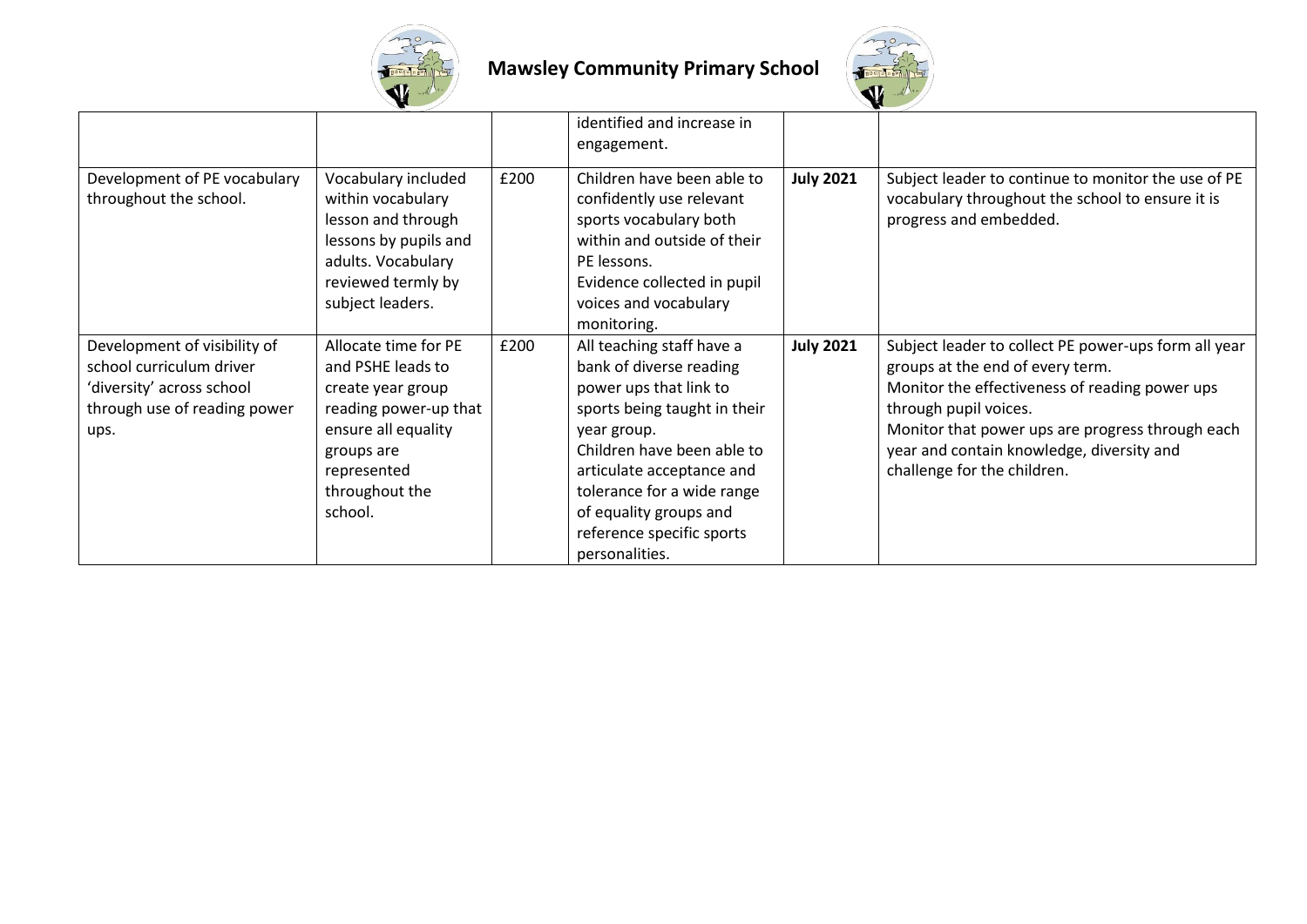



| Development of children's<br>wellbeing and increment in<br>promoting of healthy lifestyle<br>choices. | Head teacher to<br>appoint leaders to<br>implement a Healthy<br>Lifestyles Project<br>(TLR3)<br>"clearly time-limited<br>school improvement<br>projects, or one-off<br>externally driven<br>responsibilities".<br>Money to be used to<br>resource and support<br><b>Healthy Lifestyle</b><br>Projects. | £700 | Children will be aware of<br>practices that encourage<br>longevity within the school<br>ethos and their<br>lives.<br>77 children across the<br>school took part in an extra<br>curricular Healthy Choices<br>quiz across the school.<br>54 children across the<br>school attended an extra<br>curricular 6 week healthy<br>lifestyle Zoom, where they<br>explore healthy eating and<br>nutrition.<br>Whole school engaged in<br><b>BNF Healthy Eating Week.</b><br>The week was tailored to<br>the importance of hydration<br>as this was an area of<br>development in the<br>children's understanding<br>across the school.<br>'I enjoyed learning about<br>hydration. I learnt that you need<br>to drink 6-8 cups of water a day. I<br>also learnt that feeling thirsty is<br>the first part of knowing you are<br>dehydrated.' | <b>July 2021</b> | Arrange a healthy eating exercise and nutrition<br>extra-club will be set up and delivered.<br>Arrange a whole school healthy lunchbox<br>competition to help children's understanding of<br>nutrition.<br>Subject leader to organise school to take part in<br>Healthy Eating Week. |
|-------------------------------------------------------------------------------------------------------|--------------------------------------------------------------------------------------------------------------------------------------------------------------------------------------------------------------------------------------------------------------------------------------------------------|------|-----------------------------------------------------------------------------------------------------------------------------------------------------------------------------------------------------------------------------------------------------------------------------------------------------------------------------------------------------------------------------------------------------------------------------------------------------------------------------------------------------------------------------------------------------------------------------------------------------------------------------------------------------------------------------------------------------------------------------------------------------------------------------------------------------------------------------------|------------------|--------------------------------------------------------------------------------------------------------------------------------------------------------------------------------------------------------------------------------------------------------------------------------------|
|                                                                                                       |                                                                                                                                                                                                                                                                                                        |      |                                                                                                                                                                                                                                                                                                                                                                                                                                                                                                                                                                                                                                                                                                                                                                                                                                   |                  |                                                                                                                                                                                                                                                                                      |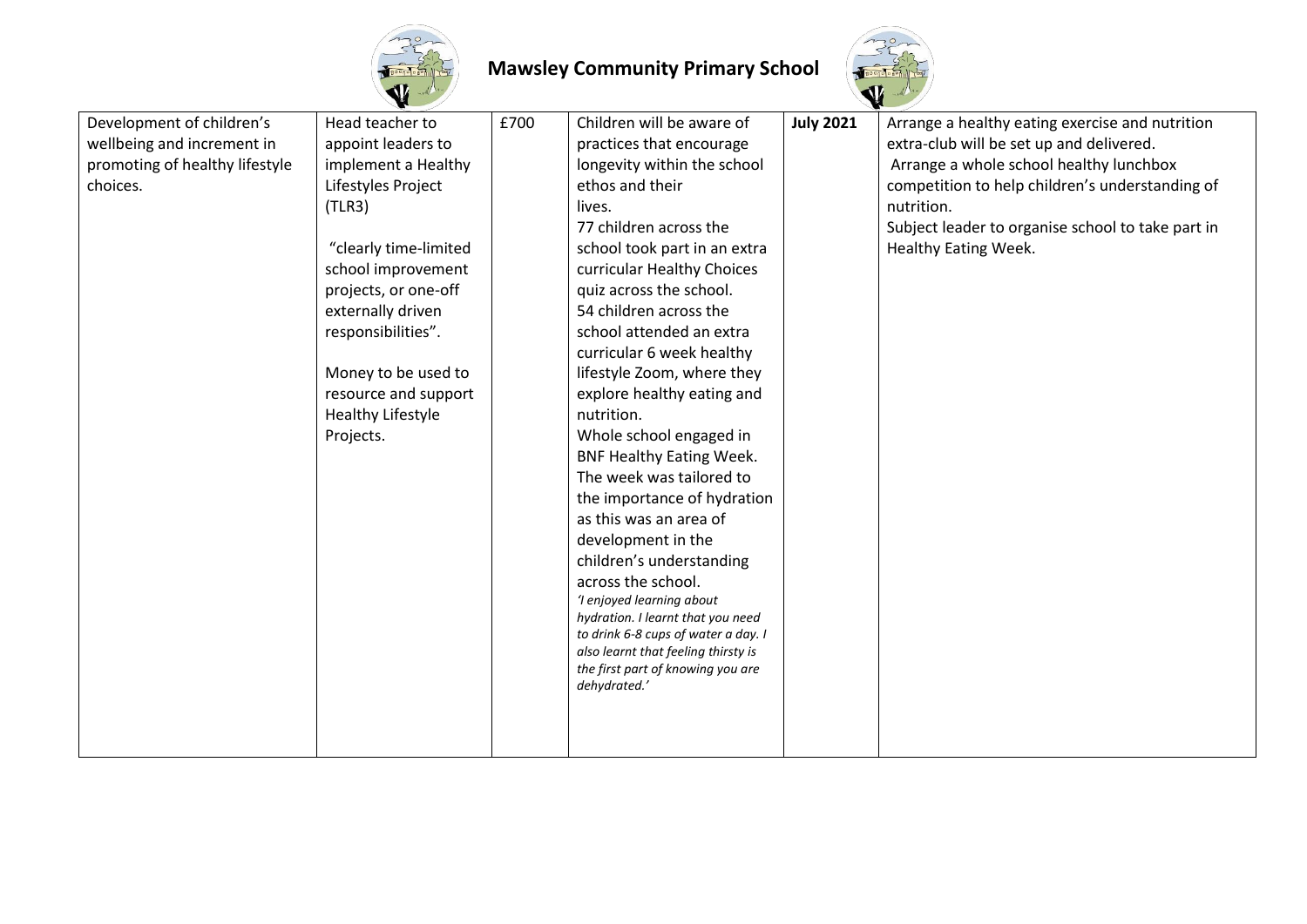



| Promotion of children's       | Purchase trophies,         | £1,223 | We have seen children                                                      | <b>July 2021</b> | Explore opportunities for children to be awarded      |
|-------------------------------|----------------------------|--------|----------------------------------------------------------------------------|------------------|-------------------------------------------------------|
| supporting success.           | certificates and           |        | show external motivation to                                                |                  | with Personal Best Sporting achievements to           |
|                               | medals to celebrate        |        | take part and compete in                                                   |                  | recognise their efforts and progress.                 |
|                               | sporting achievements      |        | sport.                                                                     |                  |                                                       |
|                               | in whole school            |        | Children took part in                                                      |                  |                                                       |
|                               | assemblies.                |        | lockdown sporting                                                          |                  |                                                       |
|                               |                            |        | challenges and were                                                        |                  |                                                       |
|                               | Purchase individual        |        | awarded medals for their                                                   |                  |                                                       |
|                               | medals for sports day      |        | participation.                                                             |                  |                                                       |
|                               | winning team.              |        |                                                                            |                  |                                                       |
|                               |                            |        |                                                                            |                  |                                                       |
|                               | Purchase trophy case       |        |                                                                            |                  |                                                       |
|                               | to display school's        |        |                                                                            |                  |                                                       |
|                               | sporting achievement.      |        |                                                                            |                  |                                                       |
| To develop children knowledge | Purchase a range of        | £1,200 | Children will be able to read                                              | <b>July 2021</b> | Monitor children's AR quizzes to see how much         |
| and understanding of sports   | sporting books (where      |        | and quiz on a range of                                                     |                  | they are reading non-fiction sporting books.          |
| and sports role model through | appropriate                |        | sporting books both fiction                                                |                  | Give teachers books related to the sport specific     |
| reading.                      | <b>Accelerated Reading</b> |        | and non-fiction. Children                                                  |                  | topic they are learning in school. Prize awarded for  |
|                               | books) for classrooms      |        | will be able to confidently                                                |                  | children who read a book/pass quiz about the Sport    |
|                               | and library.               |        | discuss sporting links from                                                |                  | in which they are learning. Collect pupil voice about |
|                               |                            |        | books and apply in their PE                                                |                  | how this has influenced of their                      |
|                               |                            |        | lessons and other sporting                                                 |                  | understanding/learning in the lesson.                 |
|                               |                            |        | opportunities. Children's                                                  |                  |                                                       |
|                               |                            |        | knowledge of sports and                                                    |                  |                                                       |
|                               |                            |        | sporting role models is                                                    |                  |                                                       |
|                               |                            |        | widened and diversified.                                                   |                  |                                                       |
|                               |                            |        | 'I read Blade Runner. It was about                                         |                  |                                                       |
|                               |                            |        | a man who had a prosthetic limb                                            |                  |                                                       |
|                               |                            |        | to help him run. I got to know the                                         |                  |                                                       |
|                               |                            |        | benefits of having it. I originally<br>thought it would be horrible to not |                  |                                                       |
|                               |                            |        | have a leg but he was resilient and                                        |                  |                                                       |
|                               |                            |        | made the best out of it. I feel quite                                      |                  |                                                       |
|                               |                            |        | lucky now when I think about how                                           |                  |                                                       |
|                               |                            |        | easy it is for me to run in PE. I                                          |                  |                                                       |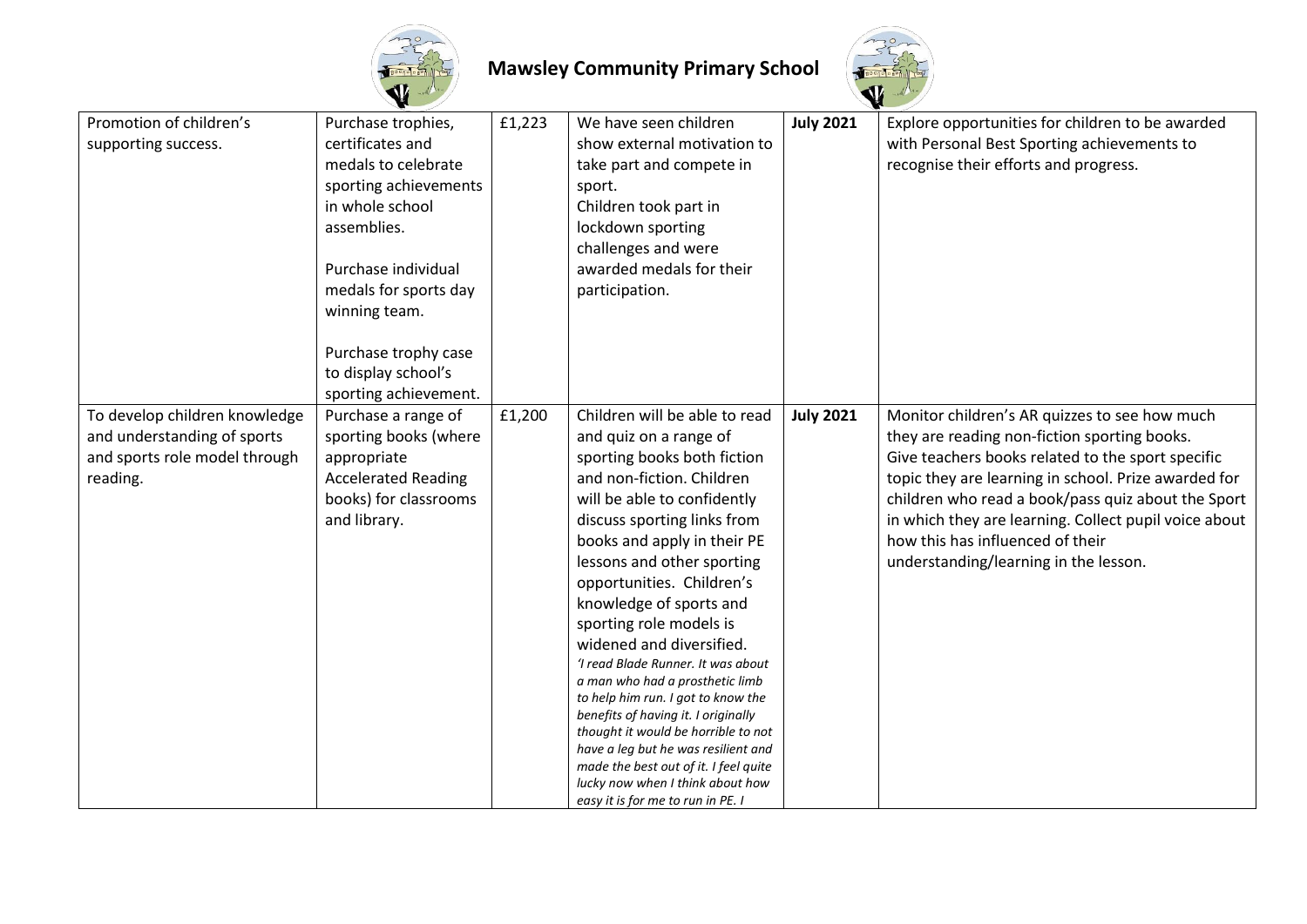



|                                                                                      |                           |                | want to watch him run at the<br>Olympics. He is very inspiring' |                  |                                                               |
|--------------------------------------------------------------------------------------|---------------------------|----------------|-----------------------------------------------------------------|------------------|---------------------------------------------------------------|
| Key Indicator 3: Increased confidence, knowledge and skills in teaching PE and Sport |                           |                |                                                                 |                  |                                                               |
| <b>School Focus/Planned impact</b>                                                   | <b>Actions to achieve</b> | <b>Funding</b> | <b>Evidence and Impact</b>                                      | <b>Actioned</b>  | <b>Next Steps</b>                                             |
| on pupils                                                                            |                           |                |                                                                 | by               |                                                               |
| All lessons to continue to be at                                                     | PE subject lead to plan   |                | Competent and confident                                         | <b>July 2021</b> | Send staff survey monkey to all staff to gage their           |
| least good. To provide a                                                             | and carry out a series    |                | staff Enhanced quality of                                       |                  | confidence levels any any, who feel they would                |
| challenging and varied                                                               | of lesson observations    |                | teaching and learning                                           |                  | benefit from training.                                        |
| curriculum.                                                                          | to monitor the quality    |                | Improved standards and                                          |                  | Send identified members of staff on training.                 |
|                                                                                      | of teaching.              |                | expectations Progression in<br>P.E. (particularly               |                  | Provide specialists to support staff in delivering<br>lesson. |
|                                                                                      | P.E. lead to attend       |                | fundamental movement                                            |                  |                                                               |
|                                                                                      | meetings and              |                | and gymnastics) Improved                                        |                  |                                                               |
|                                                                                      | conference to stay up     |                | pupil attitude to P.E.                                          |                  |                                                               |
|                                                                                      | to date on                |                | Improved pupil strength and                                     |                  |                                                               |
|                                                                                      | developments in P.E       |                | stamina (agility, balance and                                   |                  |                                                               |
|                                                                                      | and keep staff up to      |                | co-ordination) Improved                                         |                  |                                                               |
|                                                                                      | date.                     |                | behaviour and engagement                                        |                  |                                                               |
|                                                                                      |                           |                | in P.E.                                                         |                  |                                                               |
| All teachers to continue to                                                          | Selected teachers are     | £100           | Restricted due to Bubbles.                                      | <b>July 2021</b> | Carry forward to next academic year.                          |
| benefit from working alongside                                                       | timetabled at             |                |                                                                 |                  |                                                               |
| the PE specialist to increase                                                        | different times of the    |                |                                                                 |                  |                                                               |
| their subject knowledge and                                                          | year to work alongside    |                |                                                                 |                  |                                                               |
| improve their delivery of PE.                                                        | the PE specialist and     |                |                                                                 |                  |                                                               |
|                                                                                      | experience the            |                |                                                                 |                  |                                                               |
|                                                                                      | teaching of different     |                |                                                                 |                  |                                                               |
|                                                                                      | activity areas e.g.       |                |                                                                 |                  |                                                               |
|                                                                                      | invasion, gymnastics,     |                |                                                                 |                  |                                                               |
|                                                                                      | striking and fielding,    |                |                                                                 |                  |                                                               |
|                                                                                      | etc                       |                |                                                                 |                  |                                                               |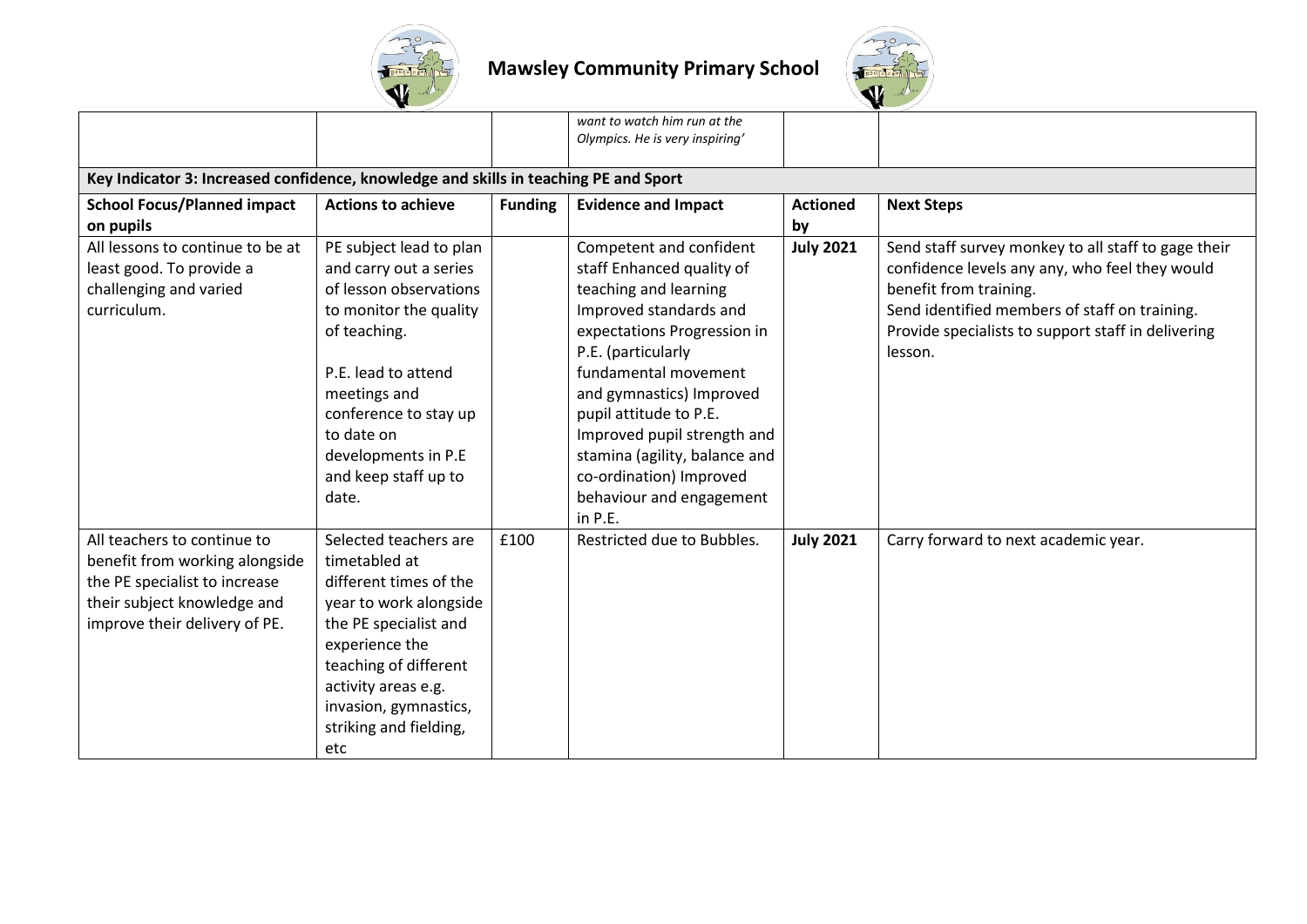



| All teacher are up to date with<br>the latest impact of covid-19<br>with regards to PE.                                                                                                                                       | Subject lead to create<br>a tea break guide to<br>send out to all staff<br>about the impact<br>within PE at Mawsley.                                                                                                                                         | £100           | Teachers were able to<br>successful use suggestions<br>when delivering PE lessons.                                                                                                                                                           | September<br>2020                  | Continue to monitor government restriction -<br>subject leader to communicate to staff.                                                                                                                                                                                                                   |
|-------------------------------------------------------------------------------------------------------------------------------------------------------------------------------------------------------------------------------|--------------------------------------------------------------------------------------------------------------------------------------------------------------------------------------------------------------------------------------------------------------|----------------|----------------------------------------------------------------------------------------------------------------------------------------------------------------------------------------------------------------------------------------------|------------------------------------|-----------------------------------------------------------------------------------------------------------------------------------------------------------------------------------------------------------------------------------------------------------------------------------------------------------|
| Development of staff skills and<br>expertise in a sustainable way<br>to improve outcomes for all<br>pupils in PE and sports.<br>Key Indicator 4: Broader experience of a range of sports and activities offered to all pupils | Arrange for external<br>trainers to come into<br>school to deliver and<br>work with selected<br>members of staff.                                                                                                                                            | £200           | External cricket coach<br>supported year 3.<br>Class teachers feedback to<br>subject lead about 5<br>takeaway points.                                                                                                                        | <b>July 2021</b>                   | Provide specialists to support staff in delivering<br>lesson.                                                                                                                                                                                                                                             |
| <b>School Focus/Planned impact</b><br>on pupils                                                                                                                                                                               | <b>Actions to achieve</b>                                                                                                                                                                                                                                    | <b>Funding</b> | <b>Evidence and Impact</b>                                                                                                                                                                                                                   | <b>Actioned</b><br>by              | <b>Next Steps</b>                                                                                                                                                                                                                                                                                         |
| To improve school's swimming<br>attainment                                                                                                                                                                                    | All pupils in year 5 to<br>access high quality<br>swimming lessons off<br>site.<br>Non-swimmers in Year<br>6 to access high<br>quality swimming<br>lessons off site.<br>Arrange<br>transportation for<br>children to attend off<br>site swimming<br>lessons. | £100           | Swimming limited due to<br>swimming pools closed to<br>Covid-19.<br>Children in year 5 had 4<br>weeks swimming lesson in<br>Summer 2.<br>At the end of the 4 weeks,<br>20 children, in year 5, were<br>identified as being non-<br>swimmers. | Carried<br>forward to<br>2021-2022 | Explore local swimming pools and offer swimming<br>to all pupils in year 3, 4 and 5 as well as addition<br>swimming time to non-swimmers in year 6 (20 non-<br>swimmers).<br>Email parents of Year 6 non-swimmers and children<br>in year 3, 4 and 5 with information about external<br>swimming lessons. |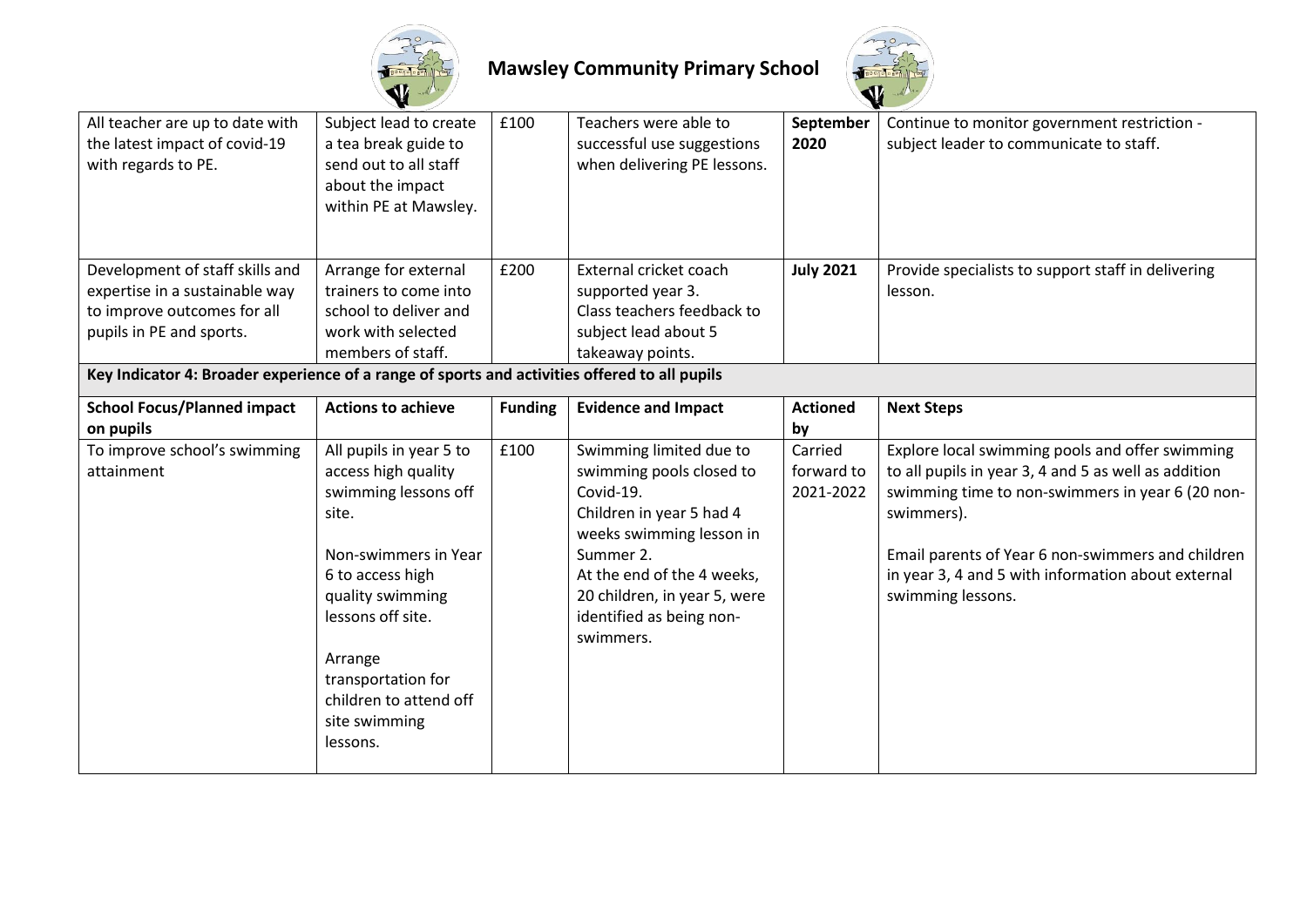



|                                                                                 | Arrange addition<br>swimming time with<br>local swimming pool<br>for non-swimmers in<br>Year 6 to attend. |                |                                                                                                                                                                  |                       |                                                                                                                              |
|---------------------------------------------------------------------------------|-----------------------------------------------------------------------------------------------------------|----------------|------------------------------------------------------------------------------------------------------------------------------------------------------------------|-----------------------|------------------------------------------------------------------------------------------------------------------------------|
| To increase children's<br>knowledge and skills of bike<br>road safety.          | Subject leads to<br>arrange for children in<br>Year 6 to take part in<br>Bikeability.                     | £396           | Children took part in<br><b>Bikeability and increase</b><br>their knowledge and skill of<br>bike and road safety.                                                | <b>July 2021</b>      | Arrange for year 6 children in the new academic<br>year to take part in Bikeability.                                         |
| Key Indicator 5: Increase participation in competitive sport                    |                                                                                                           |                |                                                                                                                                                                  |                       |                                                                                                                              |
| <b>School Focus/Planned impact</b><br>on pupils                                 | <b>Actions to achieve</b>                                                                                 | <b>Funding</b> | <b>Evidence and Impact</b>                                                                                                                                       | <b>Actioned</b><br>by | <b>Next Steps</b>                                                                                                            |
| To increase participation of<br>internal competitive sporting<br>opportunities. | Subject leaders to<br>organise and internal<br>sports competitions.<br>Pay additional support             | £250           | All children will be able to<br>take part in sporting<br>opportunities. Children will<br>be able to reflect and recall<br>sporting competitive<br>opportunities. | <b>July 2021</b>      | Join School Sports Partnership for competition<br>opportunities.<br>Arrange with local school extra sports<br>opportunities. |

Total spend: £27,435<br>Carryover: £5,065 Carryover: